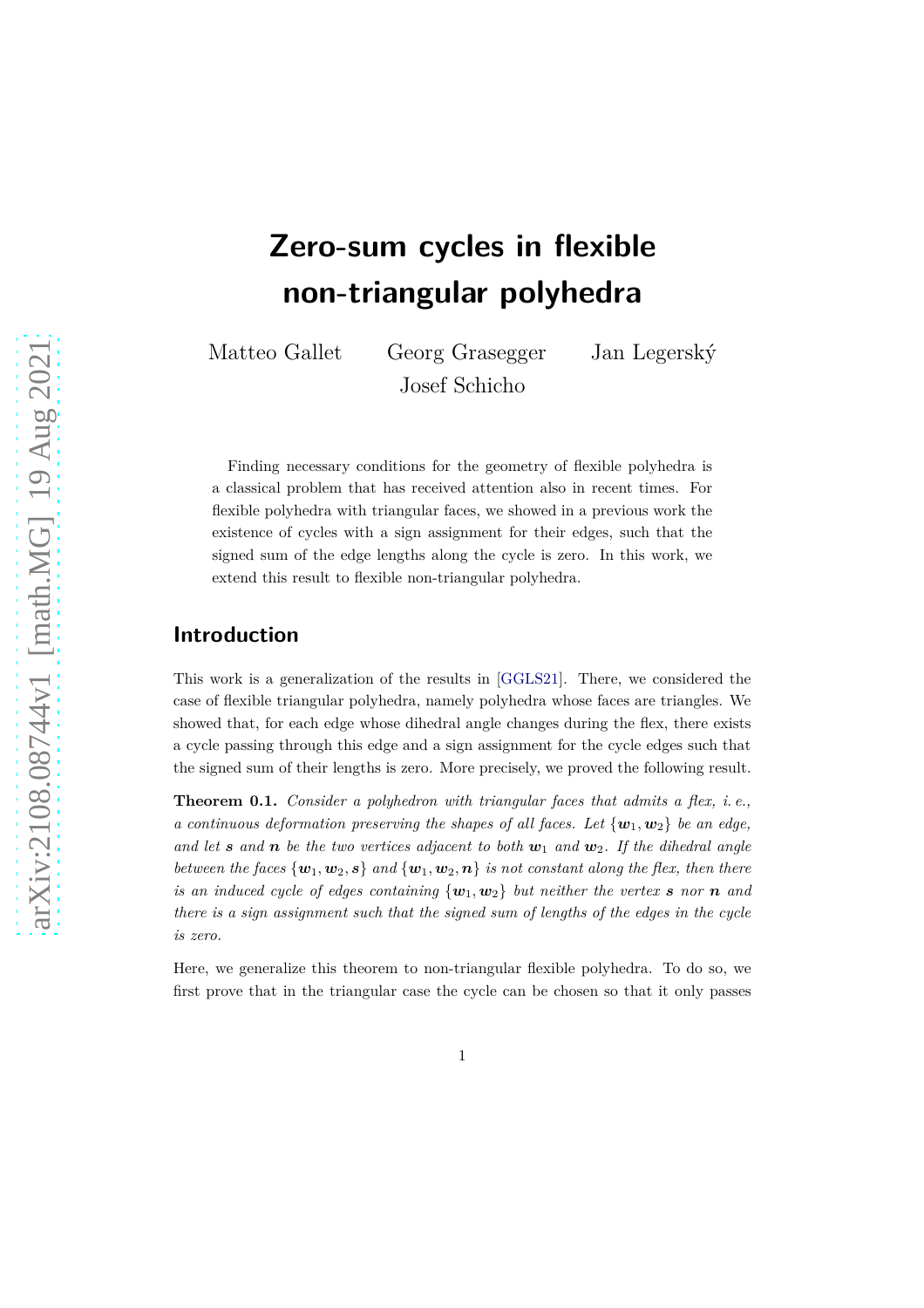through edges whose dihedral angle changes during the flex [\(Proposition 2.1\)](#page-3-0). Once we have this, it is enough to triangulate the faces of the polyhedron to obtain the final result.

We refer to [\[GGLS21\]](#page-8-0) for a description of the background of the problem, related results, and the corresponding bibliography. Moreover, we rely on [\[GGLS21\]](#page-8-0) for several results that are used in this paper. [Section 1](#page-1-0) recalls all important aspects of [\[GGLS21\]](#page-8-0) and can be skipped when the reader is familiar with that paper. The main result of this paper [\(Theorem 2.10\)](#page-7-0) is proven in [Section 2.](#page-3-1)

#### <span id="page-1-0"></span>**1 Preliminaries**

We recall the main definitions and results from [\[GGLS21\]](#page-8-0) about flexes of polyhedra.

**Definition 1.1.** Let  $G = (V, E)$  be the 1-skeleton of a triangular polyhedron.

- $\triangleright$  A *realization* of the polyhedron is a map  $\rho: V \longrightarrow \mathbb{R}^3$  with  $\rho(u) \neq \rho(v)$  for every  $\{u, v\} \in E$ .
- $\rho$  We define *edge lengths* induced by a given a realization *ρ* by  $\lambda_{\{i,j\}} := ||\rho(i) \rho(j)||$  ∈  $\mathbb{R}_{>0}$  for  $\{i, j\} \in E$ .
- *⊲* We say that two realizations *ρ*<sup>1</sup> and *ρ*<sup>2</sup> are *congruent* if there exists an isometry *σ* of  $\mathbb{R}^3$  such that  $\rho_1 = \sigma \circ \rho_2$ .
- $\varphi$  A *flex* of a realization  $\rho$  is a continuous map  $f: [0,1) \longrightarrow (\mathbb{R}^3)^V$  such that
	- **–** *f*(0) is the given realization *ρ*;
	- **–** for any *t* ∈ [0*,* 1), the realizations *f*(*t*) and *f*(0) induce the same edge lengths;
	- **–** for any two distinct *t*1*, t*<sup>2</sup> ∈ [0*,* 1), the realizations *f*(*t*1) and *f*(*t*2) are not congruent.

To understand the proofs in the next section, we need to recall the setting from [\[GGLS21\]](#page-8-0). We briefly introduce the notions and the results, so we refer to [\[GGLS21\]](#page-8-0) for a more precise account. From now on, we fix  $G = (V, E)$  to be the 1-skeleton of a triangular polyhedron. We suppose that there is a realization  $\rho_0$  that admits a flex, and that the dihedral angle at the edge  $\{w_1, w_2\}$  changes during the flex. The two neighbors of  $w_1$ and  $w_2$  are the vertices **s** and **n**.

We encode realizations of the polyhedron as follows. We consider the three-dimensional variety  $M \subset \mathbb{P}^4$  defined by the equation

$$
x^2 + y^2 + z^2 - rh = 0.
$$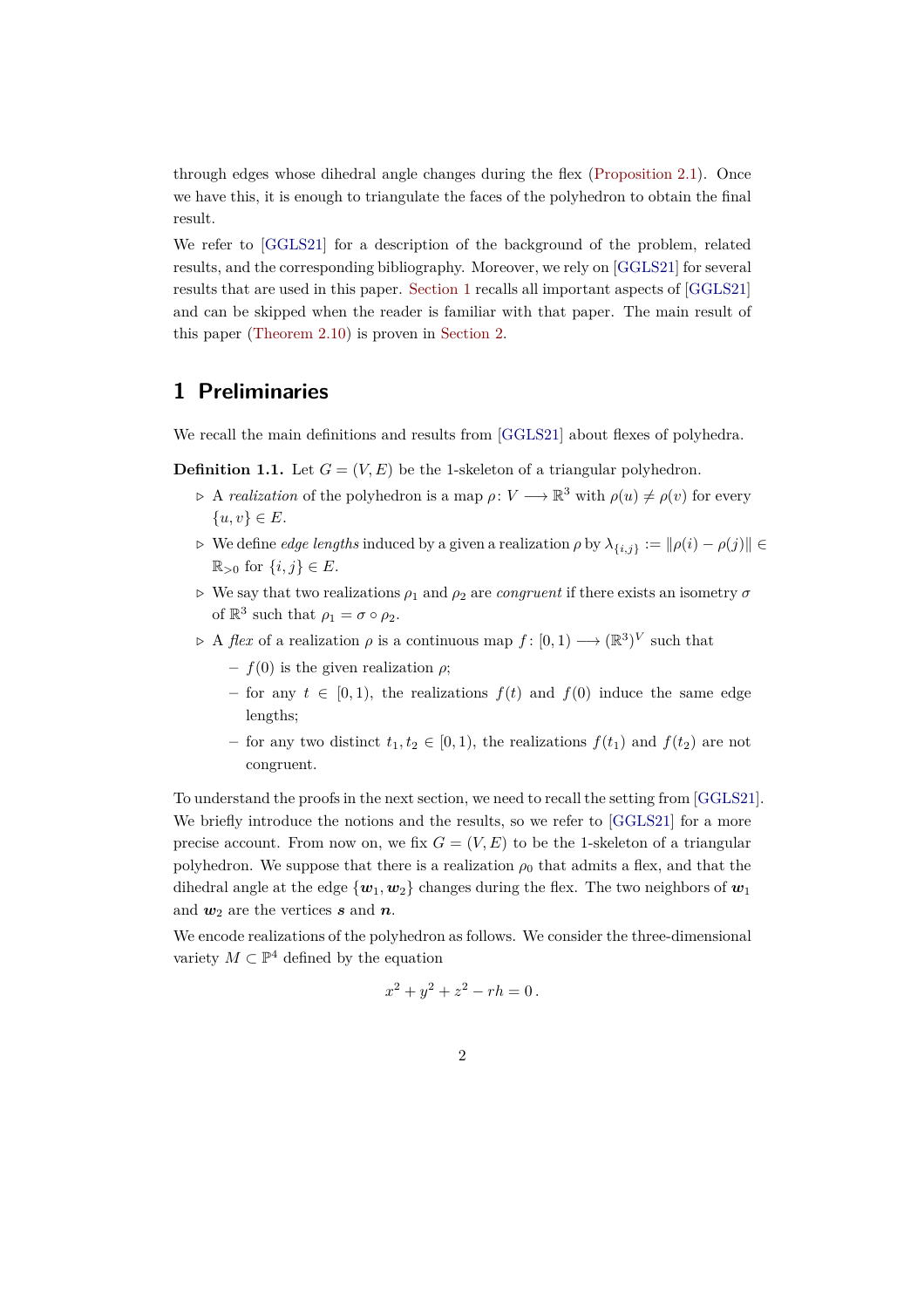The variety *M* contains a copy of  $\mathbb{R}^3$ , namely the image of  $(x, y, z) \mapsto (x : y : z : z)$  $x^2 + y^2 + z^2$ : 1). Hence, a realization of the polyhedron is given by an element in  $M^V$ . Since *M* is an algebraic variety, we can consider its extension to the complex numbers. From now on, we also take into account complex realizations of the polyhedron.

Given a vector of edge lengths *λ*, we consider the complex extension of the variety of real realizations inducing  $\lambda$ . Namely, we define *W* to be the set of maps  $\rho: V \longrightarrow \mathbb{C}^3$ such that, if we write  $\rho(v_i) = (x_i, y_i, z_i)$ ,

$$
(x_1 - x_2)^2 + (y_1 - y_2)^2 + (z_1 - z_2)^2 = \lambda_{\{v_1, v_2\}}^2
$$

for all  $\{v_1, v_2\} \in E$ . Whenever a realization belongs to *W* then all its congruent ones also belong to  $W$ . To select representatives for each congruence class in  $W$ , we pin the triangle  $w_1, w_2, n$  to the initial realization  $\rho_0$  and so we define

$$
Z := \{ \rho \in W \, | \, \rho(\boldsymbol{w}_1) = \rho_0(\boldsymbol{w}_1), \ \rho(\boldsymbol{w}_2) = \rho_0(\boldsymbol{w}_2), \ \rho(\boldsymbol{n}) = \rho_0(\boldsymbol{n}) \} .
$$

Then no two elements in this new set *Z* differ by a direct isometry. We define *Y* to be the image of *Z* under the embedding  $(\mathbb{C}^3)^V \longrightarrow M^V$ . The existence of a flex implies that *Y* has positive dimension. Since we are assuming that the dihedral angle at the edge  $\{w_1, w_2\}$  changes during the flex, the projection  $Y_s$  of Y onto the *s*-coordinate of  $M^V$  is positive-dimensional. Therefore,  $Y_s$  intersects the hyperplane  $\{h=0\} \subset \mathbb{P}^4$ non-trivially. The main argument in [\[GGLS21\]](#page-8-0) relies on fixing an element  $\rho_{\infty} \in Y$ such that  $\rho_{\infty}(s) \in Y_s \cap \{h=0\}$ . Here, having extended the setting to the complex numbers proves to be crucial.

We define  $M_{\infty}$  to be  $M \cap \{h = 0\}$ . Then  $\rho_{\infty}(s)$  belongs to  $M_{\infty}$ . Using  $\rho_{\infty}$  one defines a coloring of the vertices of *G* (see [\[GGLS21,](#page-8-0) Definition 2.6]), where a vertex  $v \in V$  is colored:

- $\rhd$  *red* if  $\rho_{\infty}(v) \in M \setminus M_{\infty};$
- $\triangleright$  blue if  $\rho_{\infty}(v) = (x_s, y_s; z_s; r_v; 0)$  where  $\rho_{\infty}(s) = (x_s, y_s; z_s; r_s; 0);$
- *⊲ gold* otherwise.

By construction, the vertices  $w_1, w_2$ , and  $n$  are red, while  $s$  is blue. From the coloring, we define a *blue walk* and a *red walk* as follows. We define an equivalence relation on edges with one blue vertex and one red vertex: two edges are in relation if they belong to the same triangle (and then we take the reflexive-transitive closure). Now, the red vertices, respectively the blue vertices, in the equivalence class of  $\{w_1, s\}$  create a red walk, respectively blue walk. These walks respectively contain  $\{w_1, w_2\}$  and *s*. Within the red walks, it is possible to find a cycle containing  $\{w_1, w_2\}$  (see [\[GGLS21,](#page-8-0) Lemma 2.10]).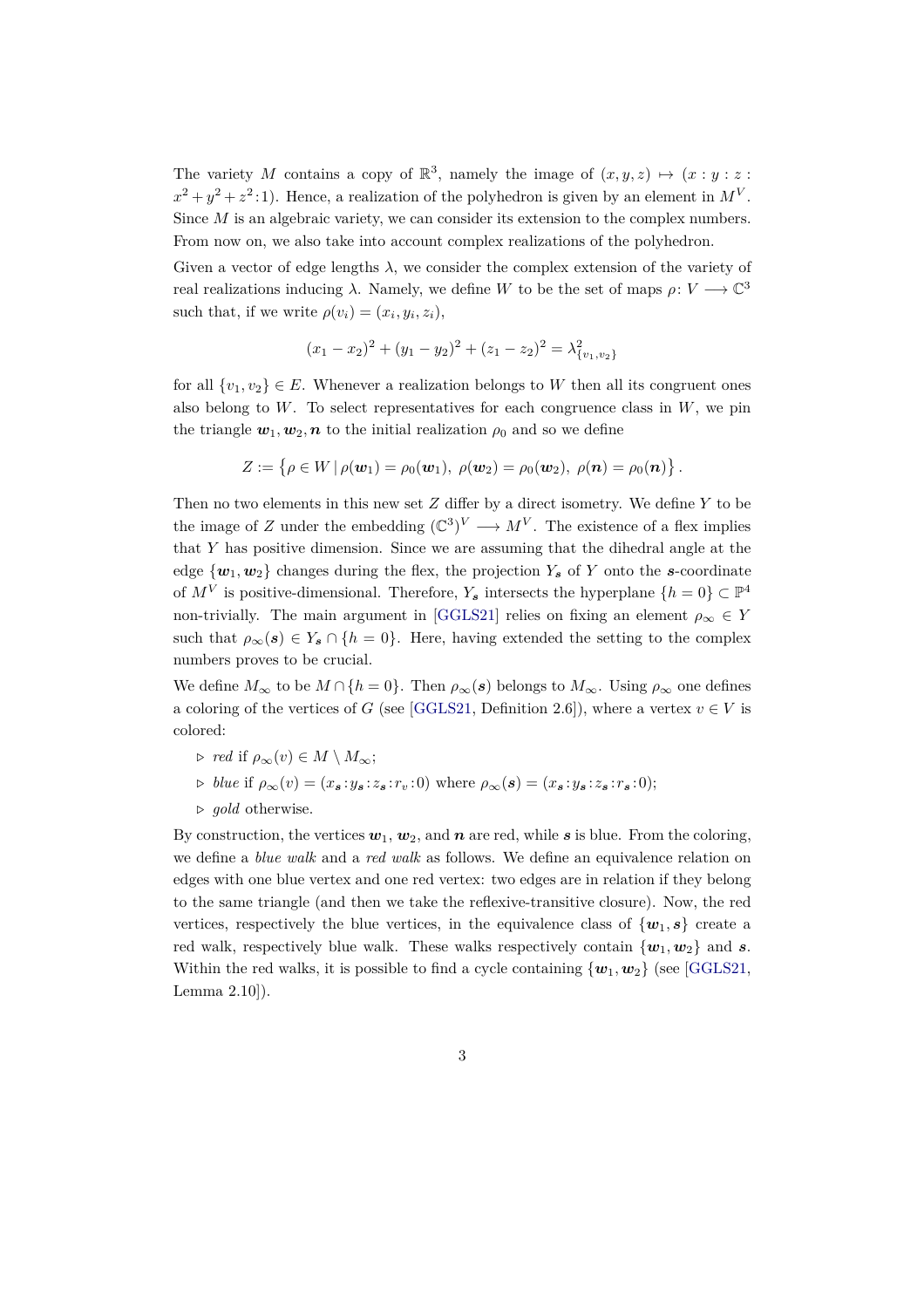The importance of these two walks derives from the fact that we can prove ([\[GGLS21,](#page-8-0) Lemma 2.9]) that for the vertices *v* in the red walk we have  $\rho_{\infty}(v) \in \text{Fin}_{\rho_{\infty}(s)}$ , where for  $p = (x_p : y_p : z_p : r_p : h_p) \in \mathbb{P}^4$  we define

Fin<sub>p</sub> := {
$$
(x:y:z:r:h) \in M \mid h \neq 0
$$
 and  $x x_p + y y_p + z z_p - \frac{1}{2}(r h_p + h r_p) = 0$  }.

The set Fin<sub>p</sub> can be also thought as the intersection of  $M \setminus M_{\infty}$  with the embedded tangent space of *M* at *p*. The remarkable property of Fin<sub>p</sub>, when  $p \in M_{\infty}$ , is that for its points, the analogue of the Euclidean distance behaves like a distance on a one-dimensional space (see [\[GGLS21,](#page-8-0) Lemma 1.11]); from the proof of [\[GGLS21,](#page-8-0) Theorem 2.2], we get the following result, which ensures that the zero-sum property holds for cycles of red vertices.

<span id="page-3-2"></span>**Lemma 1.2.** *Let*  $\mathcal{D} = (v_1, \ldots, v_k, v_{k+1} = v_1)$  *be a cycle such that*  $\rho_{\infty}(v_j) \in \text{Fin}_{\rho_{\infty}(s)}$ *for all*  $j \in \{1, ..., k\}$ *. There exist*  $\eta_j \in \{-1, 1\}$  *for*  $j \in \{1, ..., k\}$  *such that* 

$$
\sum_{j=1}^k \eta_j \, \lambda_{\{v_j, v_{j+1}\}} = 0 \,,
$$

<span id="page-3-1"></span>*where*  $\lambda_{\{v_i, v_{i+1}\}}$  *are the edge lengths induced by the realizations in the flex.* 

# **2 Cycles in polyhedra**

We start strengthening the main result in [\[GGLS21\]](#page-8-0), by showing that if the dihedral angle at one edge changes during a flex, then it is possible to find a cycle that contains this edge but avoids all edges whose dihedral angles stay constant [\(Proposition 2.1\)](#page-3-0). To obtain this, we have to sacrifice the property of the cycle to be induced. In this way, we can extend our result to polyhedra that are not necessarily triangular [\(Theorem 2.10\)](#page-7-0).

<span id="page-3-0"></span>**Proposition 2.1.** *Let G be the 1-skeleton of a triangular polyhedron with a realization that admits a flex. Suppose that all triangles in the realization are non-degenerate, i.e., the vertices of each triangle are non-collinear. Then, for every edge of G whose dihedral angle changes along the flex, there is a cycle in G containing that edge and a sign assignment such that the signed sum of the lengths of the edges in the cycle is zero. The cycle can be chosen so that it consists only of edges whose dihedral angle changes along the flex.*

To prove [Proposition 2.1,](#page-3-0) we need to have better control on the constructions we made in [\[GGLS21\]](#page-8-0). In doing this, we employ the following notation, which is compatible with the one in [\[GGLS21,](#page-8-0) Section 2] and in [Section 1:](#page-1-0)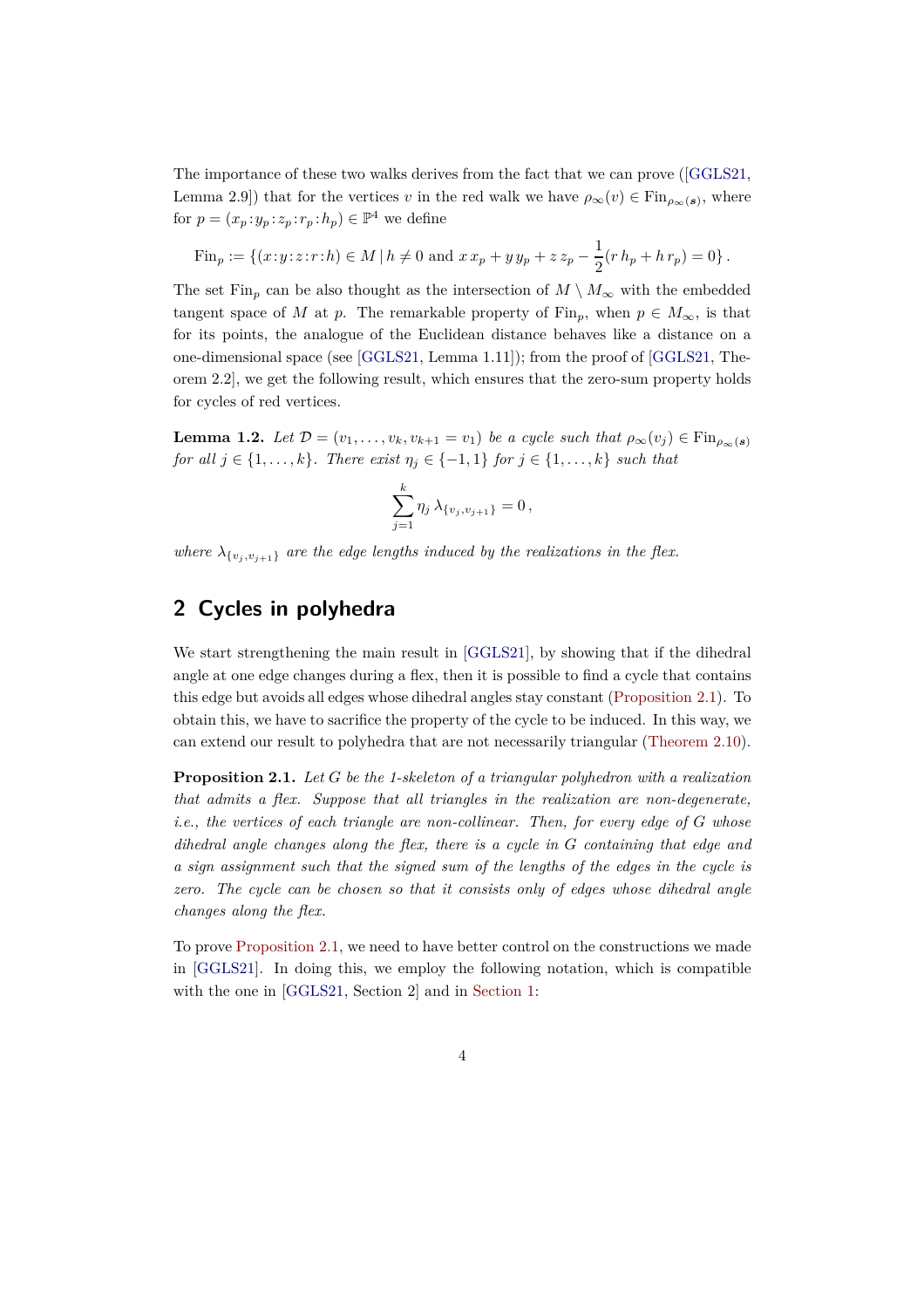- $\rho$  let  $\rho_0$  be the realization of  $G = (V, E)$  that admits a flex *f*;
- *⊲* let *E*const be the set of all edges in *E* whose dihedral angle does not change along the flex  $f$ ;
- *⊲* let {*w*1*, w*2} be an edge for which the dihedral angle is not constant, and let *s* and *n* be the two opposite vertices of the two triangles containing  $\{w_1, w_2\}$ .

The idea is that if an edge belongs to  $E_{\text{const}}$ , then we can locally modify the triangulation of the polyhedron, without changing the set of realizations, so that the edge is avoided by the cycle we construct. To do this, we introduce the operation of a *flip*.

**Definition 2.2.** Let  $H = (V_H, E_H)$  be the 1-skeleton of a triangular polyhedron. Let  $\{v_1, v_2\} \in E_H$  and let  $u_1, u_2 \in V_H$  be the two opposite vertices of the two triangles in *H* containing the edge  $\{v_1, v_2\}$  as in [Figure 1.](#page-4-0) The *flip of H on the edge*  $\{v_1, v_2\}$  is the 1-skeleton obtained from *H* by replacing the edge  $\{v_1, v_2\}$  by  $\{u_1, u_2\}$ , and leaving everything else unchanged. Once a sequence of edges is fixed, we speak of a flip on the sequence by iteratively applying flips. If the sequence is empty, then the flip is the graph itself.



<span id="page-4-0"></span>Figure 1: The flip on the edge  $\{v_1, v_2\}.$ 

To illustrate the idea of the proof, suppose that  $\{v_1, v_2\} \in E_{\text{const}}$  and let *G'* be the flip of *G* on the edge  $\{v_1, v_2\}$ . The realization  $\rho_0$  is a realization of *G'* as well. Moreover, the assumption that the dihedral angle at  $\{v_1, v_2\}$  is constant along the flex guarantees that the flex *f* of  $(G, \rho_0)$  is also a flex of  $(G', \rho_0)$ . In particular, we can obtain the *same* element  $\rho_{\infty}$ , as in [Section 1,](#page-1-0) for both *G* and *G*<sup> $\prime$ </sup> and hence the same coloring of vertices. Clearly, the edge sets of *G* and *G*′ are different and so are the triangles with red and blue vertices. Hence, we may get different red and blue walks. If the edge  $\{v_1, v_2\}$  is in the red walk in *G*, and hence possibly in the zero-sum cycle, we can flip to  $G'$ , where  $v_1$  and  $v_2$  are non-adjacent, and obtain a red walk avoiding  $\{v_1, v_2\}$ .

We start to give more details following the blueprint we have just presented. The first aim is to construct an element  $\rho_{\infty}$  valid for all flips on edges in  $E_{\text{const}}$  [\(Lemma 2.5\)](#page-5-0).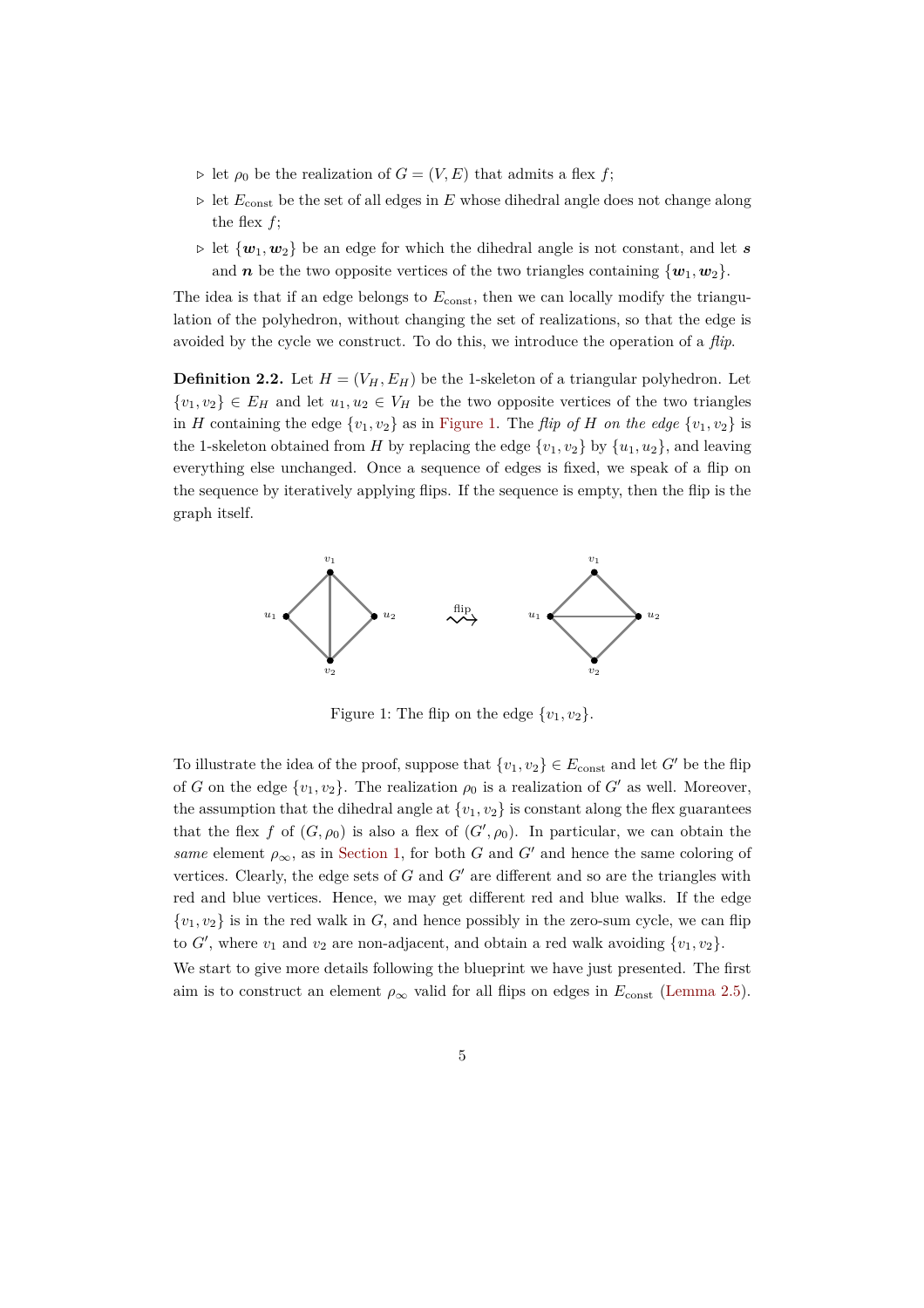In order to do that, we augment the graph  $G = (V, E)$  with edges between pairs of vertices whose distance is fixed in the flex.

**Definition 2.3.** Let  $G_{\text{aug}}$  be the graph with the vertex set *V* and edge set

$$
E_{\text{aug}} := E \cup \{ \{u, v\} \mid u, v \in V, u \neq v \text{ and } ||\rho(u) - \rho(v)|| \text{ is constant along } f \}.
$$

<span id="page-5-1"></span>**Lemma 2.4.** *Let G*′ *be the flip of G on any sequence of edges in E*const*. Then*

- (a)  $\rho_0$  *is a realization of*  $G'$ ;
- *(b) f is a flex of*  $(G', \rho_0)$ *;*
- <span id="page-5-2"></span>(c) the dihedral angle at any edge in  $E_{\text{const}}$  that is an edge in  $G'$  is constant along  $f$ ;
- (*d*)  $G'$  is a subgraph of  $G_{\text{aug}}$ .

*Proof.* The fact that  $\rho_0$  is a realization of *G'* follows immediately from the fact that the vertices of *G* and *G*′ are the same. We now show the last three properties by induction on the number of flips. The base case of the induction (no flips) is trivial. Suppose we performed flips on  $e_1, \ldots, e_k \in E_{\text{const}}$  (in this order), obtaining  $G'_k$ , and now we perform a further flip on  $e_{k+1} = \{v_1, v_2\} \in E_{\text{const}}$ , obtaining  $G'_{k+1}$ . In particular, this means that  $e_{k+1}$  is an edge in  $G'_{k}$ . Let  $u_1, u_2$  be the two opposite vertices in the two triangles in  $G'_{k}$  containing  $e_{k+1}$ . Notice that to show that *f* is a flex of  $(G'_{k+1}, \rho_0)$ , we only have to prove that all realizations of *f* determine the same lengths of the edge  $\{u_1, u_2\}$ . By inductive assumption, we know that *f* is a flex of  $(G'_{k}, \rho_0)$  and that the dihedral angle at  $e_{k+1}$  is constant along  $f$ . Then, we know that the distance between  $u_1$  and  $u_2$  is constant along *f*. Therefore, *f* is a flex of  $G'_{k+1}$  and  $G'_{k+1}$  is a subgraph of *G*aug. We are left to show that all edges in *E*const that are also edges of  $G'_{k+1}$  have constant dihedral angle along  $f$ . The induction hypothesis covers all those edges that are not in the 4-cycle  $(v_1, u_1, v_2, u_2, v_1)$ . Without loss of generality, it is enough to prove that the property holds for  $\{v_1, u_2\}$ . Let *v* be the vertex such that *v* and *v*<sub>2</sub> are the opposite vertices of the two triangles in  $G'_{k}$  containing  $\{v_1, u_2\}$ . Since the dihedral angles at  $\{v_1, v_2\}$  and  $\{v_1, u_2\}$  are constant along the flex *f* of  $(G'_k, \rho_0)$ , the distance between  $u_1$  and  $v$  is constant along the flex  $f$ . Hence, the dihedral angle between the faces  $\{v_1, u_2, u_1\}$  and  $\{v_1, u_2, v\}$  in  $G'_{k+1}$  is constant along the flex  $f$ of  $(G'_{k+1}, \rho_0)$ .  $\Box$ 

<span id="page-5-0"></span>**Lemma 2.5.** *There exists an element*  $\rho_{\infty} \in M^V$  *such that for any flip G*<sup>'</sup> *of G on any sequence of edges in*  $E_{\text{const}}$ *, we have that*  $\rho_{\infty} \in Y'$  *and*  $\rho_{\infty}(s) \in M_{\infty}$ *, where*  $Y'$  *is the subvariety of*  $M^V$  *obtained from*  $G'$  *and*  $\rho_0$  *as in [Section 1.](#page-1-0)*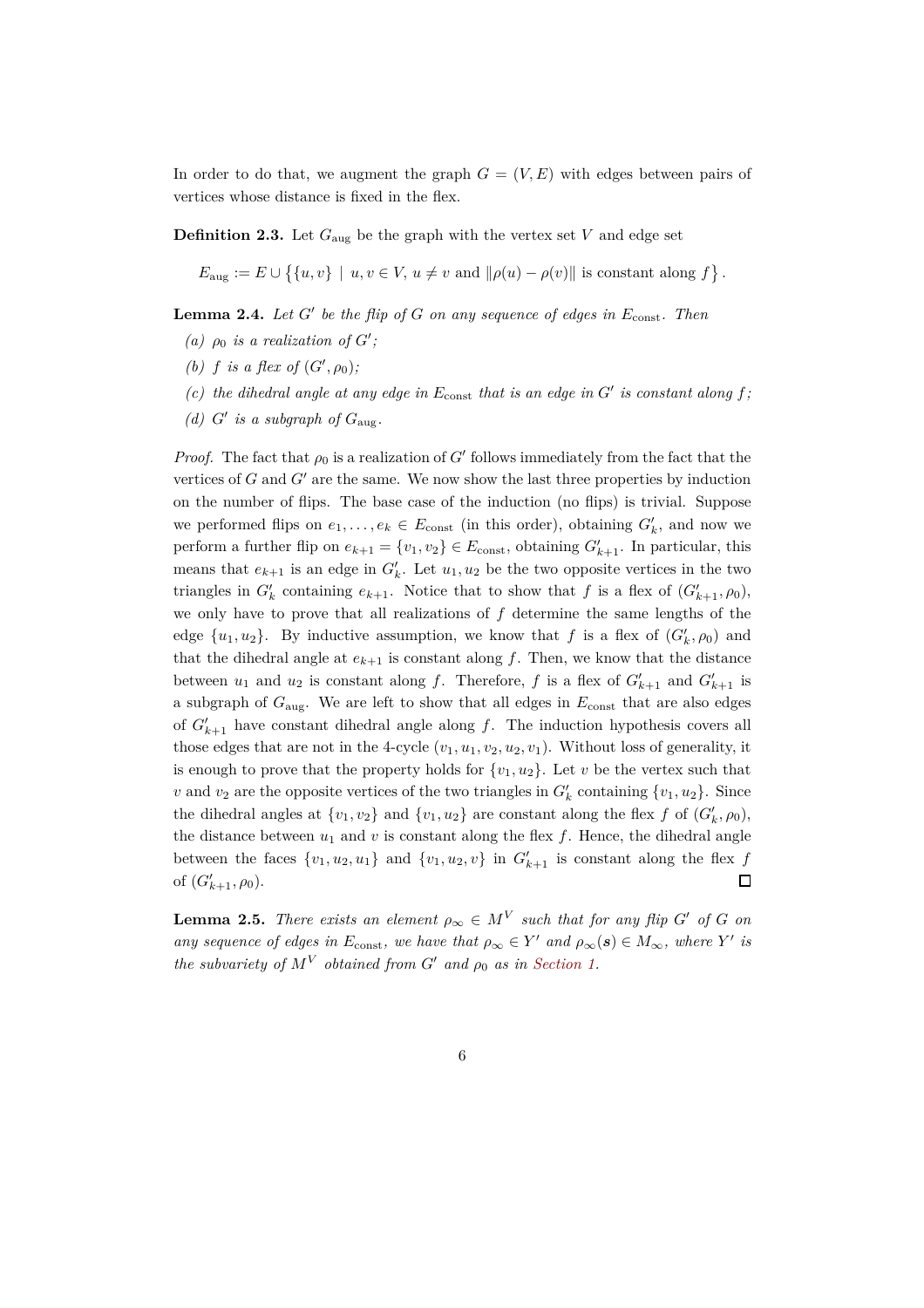*Proof.* Let  $W^{\text{aug}}$  be the set of realizations  $\rho: V \longrightarrow \mathbb{C}^3$  such that

 $(x_u - x_v)^2 + (y_u - y_v)^2 + (z_u - z_v)^2 = ||\rho_0(u) - \rho_0(v)||^2$  for all  $\{u, v\}$  in  $E_{\text{aug}}$ ,

where  $(x_u, y_u, z_u)$  are the coordinates of the point  $\rho(u)$ , and similarly for  $\rho(v)$ . Pick any flip  $G'$  of  $G$  on any sequence of edges in  $E_{\text{const}}$ . Let  $W'$  be the algebraic set constructed starting from *G'* as in [Section 1.](#page-1-0) From [Lemma 2.4](#page-5-1)[\(d\),](#page-5-2) we know that  $W^{\text{aug}} \subset W'$ .

Starting from  $W^{\text{aug}}$ , we can construct  $Z^{\text{aug}} \subset Z'$  and  $Y^{\text{aug}} \subset Y'$  as in [Section 1](#page-1-0) since  $\rho_0$  is a realization of  $G_{\text{aug}}$ . Because of the definition of  $W^{\text{aug}}$  and the existence of the flex f, the projection  $Y_s^{\text{aug}}$  of  $Y^{\text{aug}}$  on the copy of M indexed by the vertex s is still positive-dimensional; in fact, the extra constraints of *W*aug are introduced only for pairs of vertices whose distance is constant during the flex.

Therefore, we can pick an element  $\rho_{\infty}$  in  $Y^{\text{aug}}$  so that  $\rho_{\infty}(s) \in M_{\infty}$ . This element  $\rho_{\infty}$ satisfies then the requirements of the statement.  $\Box$ 

We use  $\rho_{\infty}$  from [Lemma 2.5](#page-5-0) to color the vertices of *G* according to [Section 1.](#page-1-0) For any flip  $G'$  of  $G$  on a sequence of edges in  $E_{\text{const}}$ , we get the blue and red walk in  $G'$ via *ρ*∞.

**Definition 2.6.** A red vertex *v* of *G* is called *red-achievable* if there exists a flip  $G'$ of *G* on a sequence of edges in  $E_{\text{const}}$  such that *v* is in the red walk in *G'* via  $\rho_{\infty}$ .

<span id="page-6-0"></span>By [\[GGLS21,](#page-8-0) Lemma 2.9], we get the following statement.

**Corollary 2.7.** *If v is a red-achievable vertex of G, then*  $\rho_{\infty}(v) \in \text{Fin}_{\rho_{\infty}(s)}$ .

The last tool we need to prove [Proposition 2.1](#page-3-0) is a result that ensures that performing flips allows us to get rid of edges with constant dihedral angles in the zero-sum cycle we are looking for.

<span id="page-6-1"></span>**Lemma 2.8.** Let  $\{v_1, v_2\}$  be an edge in  $E_{\text{const}}$ . Let  $u_1, u_2$  be the two opposite vertices *of the two triangles in G containing the edge*  $\{v_1, v_2\}$ *. If*  $v_1$  *and*  $v_2$  *are red-achievable, then neither*  $u_1$  *nor*  $u_2$  *is red-achievable.* 

*Proof.* Suppose that *u<sup>i</sup>* is red-achievable. By [Corollary 2.7](#page-6-0) and [Lemma 1.2,](#page-3-2) the triangle  $\{v_1, v_2, u_i\}$  in *G* would be degenerate in the realizations of the flex *f*, which contradicts the assumption of [Proposition 2.1.](#page-3-0)  $\Box$ 

*[Proposition 2.1.](#page-3-0)* Our goal is to find a cycle of *G* containing  $\{w_1, w_2\}$  such that none of its edges is in  $E_{\text{const}}$  and for each of its vertices *v* we have  $\rho_{\infty}(v) \in \text{Fin}_{\rho_{\infty}(s)}$ . Then the statement follows from [Lemma 1.2.](#page-3-2) We do so using flips.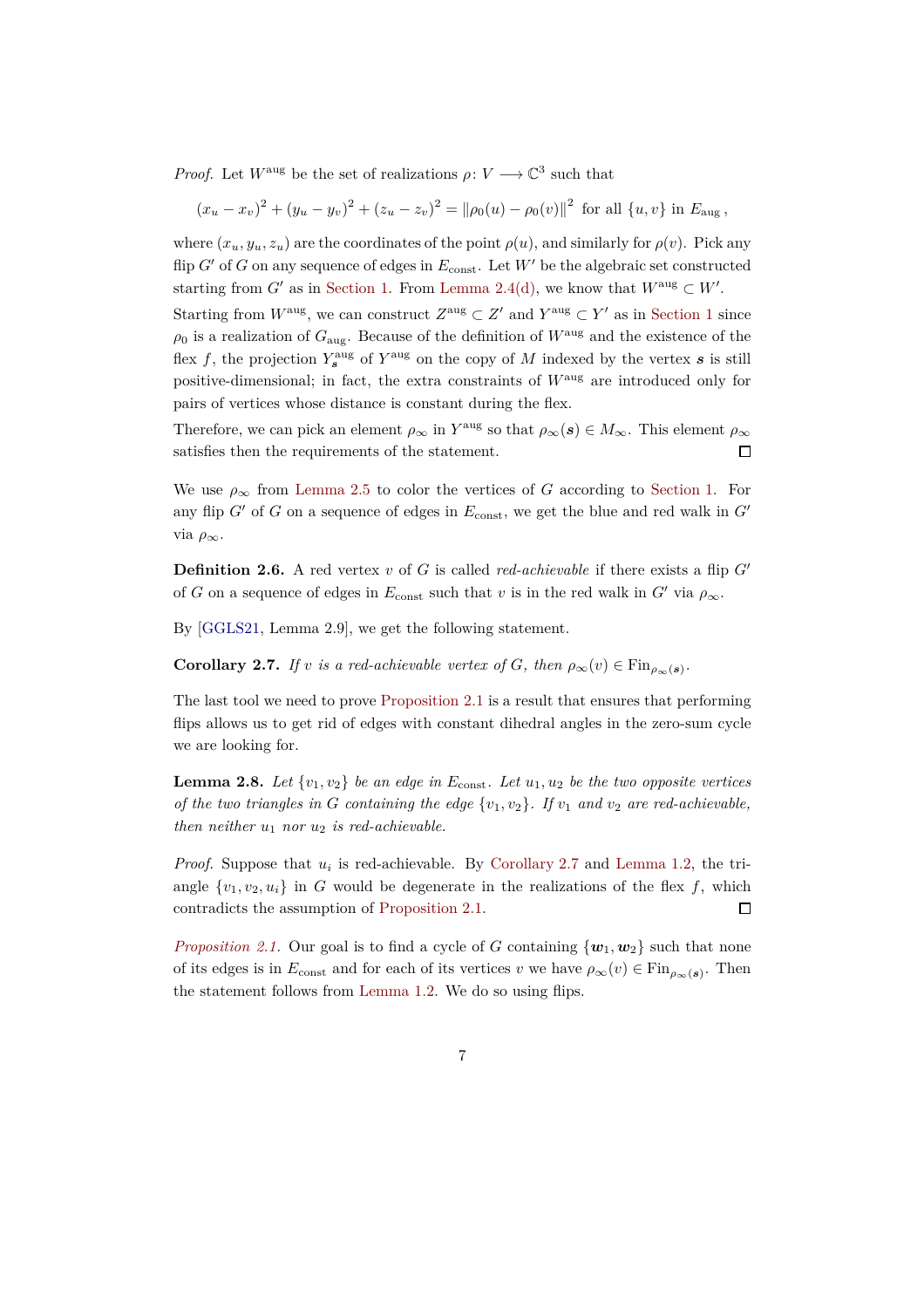Let  $E_{\text{const}}^{\text{red}}$  be the set of all edges  $\{v_1, v_2\} \in E_{\text{const}}$  such that  $v_1$  and  $v_2$  are red-achievable. By [Lemma 2.8,](#page-6-1) every edge  $\{v_1, v_2\} \in E_{\text{const}}^{\text{red}}$  is a diagonal of a 4-cycle in *G* consisting of edges avoiding  $E_{\text{const}}^{\text{red}}$ . This implies that there is a unique graph  $G'$  that is the flip of *G* on any permutation of the edges in  $E_{\text{const}}^{\text{red}}$ . None of the edges in  $E_{\text{const}}^{\text{red}}$ is an edge of *G*′ and no edge introduced by the flips has vertices that are both red-achievable by [Lemma 2.8.](#page-6-1) Let *R'* be the red walk in  $G'$  via  $\rho_{\infty}$  constructed as in [Section 1.](#page-1-0) Since all vertices of  $R'$  are red-achievable by definition, no edge in  $E_{\text{const}}$  is in *R*′ and all edges of *R*′ are edges of *G*. Following the argument in [\[GGLS21,](#page-8-0) Lemma 2.10], there is a cycle in  $G'$  containing  $\{w_1, w_2\}$  such that all its edges are in  $R'$ , i.e., it is a cycle in *G*. By [Lemma 1.2,](#page-3-2) it is a zero-sum cycle.  $\Box$ 

This stronger result allows us to extend the result of [\[GGLS21\]](#page-8-0) to polyhedra whose faces are not necessarily triangles. The notion of realization extends immediately to this new setting. The notion of flex, instead, requires a little bit of care: what we are interested in here are, in fact, flexes for which the faces *do not change their shapes*. Notice that, by a well-know theorem of Cauchy, with this notion of flex convex realizations of polyhedra do not admit flexes.

**Definition 2.9.** Let  $H = (V, E, F)$  be the 2-skeleton of a polyhedron, namely,  $(V, E)$ is a graph and  $F$  is a set faces, i.e., cycles in  $(V, E)$ , such that every edge in  $E$  is in exactly two faces. A *realization* of *H* is a map  $\rho: V \longrightarrow \mathbb{R}^3$  such that  $\rho(u) \neq \rho(v)$  for every  $\{u, v\} \in E$ . A *flex* of a realization  $\rho$  of *H* is a continuous map  $f : [0, 1) \longrightarrow (\mathbb{R}^3)^V$ such that

- $\rho f(0)$  is the given realization  $\rho$ ;
- $\rho$  for any  $t \in [0, 1)$  and for every face  $g \in F$ , the images of *g* under the realizations  $f(0)$  and  $f(t)$  are congruent;
- $\rho$  for any two distinct  $t_1, t_2 \in [0, 1)$ , the realizations  $f(t_1)$  and  $f(t_2)$  are not congruent.

<span id="page-7-0"></span>**Theorem 2.10.** *Let H be the* 2*-skeleton of a polyhedron with a realization that admits a flex. Suppose that there is a triangulation of the faces of the polyhedron such that the vertex set of the triangulation is the same as the one of H and all triangles in the realization are non-degenerate, i.e., the vertices of each triangle are non-collinear. Then, for every edge of H whose two incident faces change their relative position along the flex, there is a cycle in H containing that edge and a sign assignment such that the signed sum of the lengths of the edges in the cycle is zero. Moreover, the two incident faces of every edge in the cycle change their relative position along the flex.*